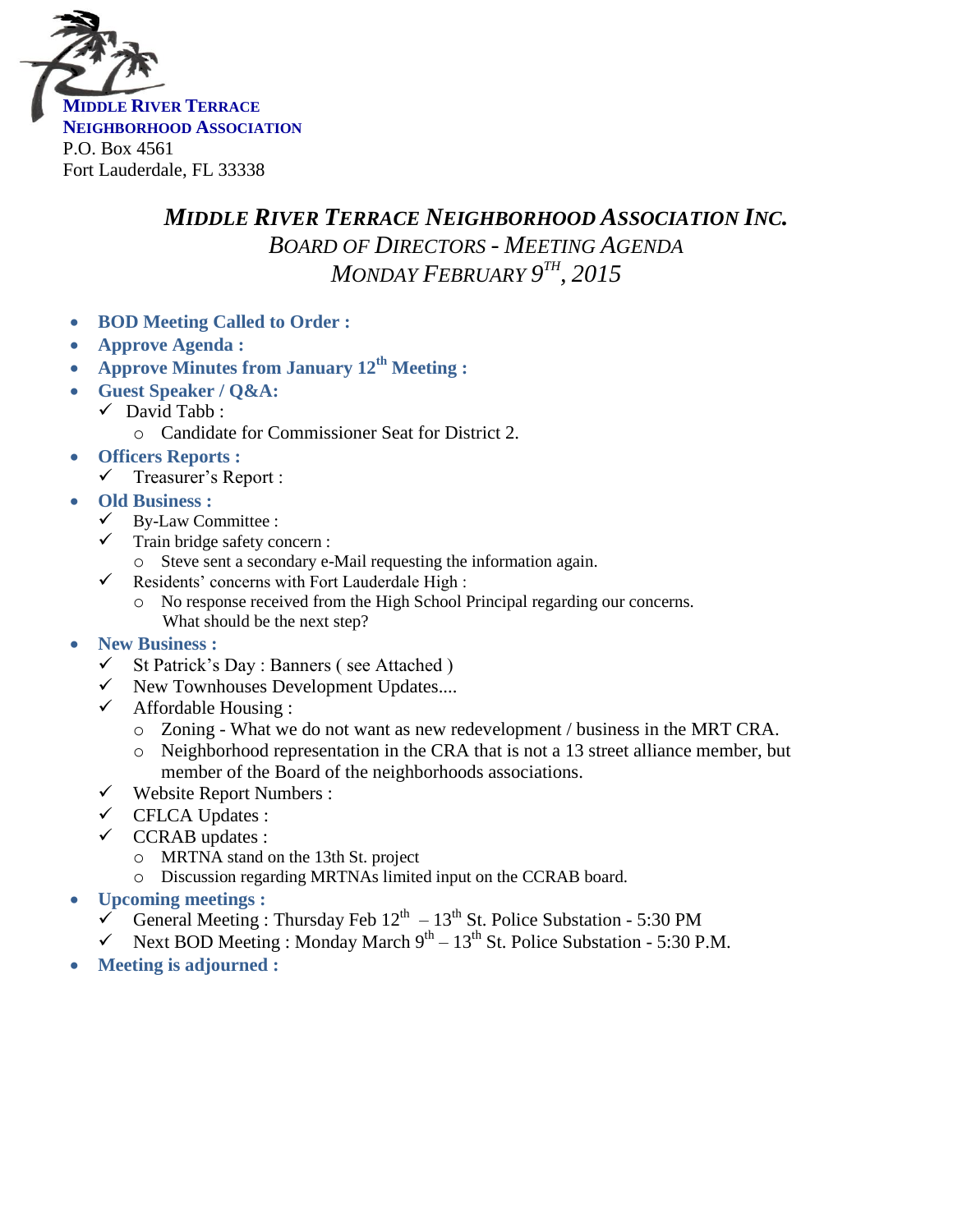## **Saint Patrick Says** "GO GREEN" **With GYR**